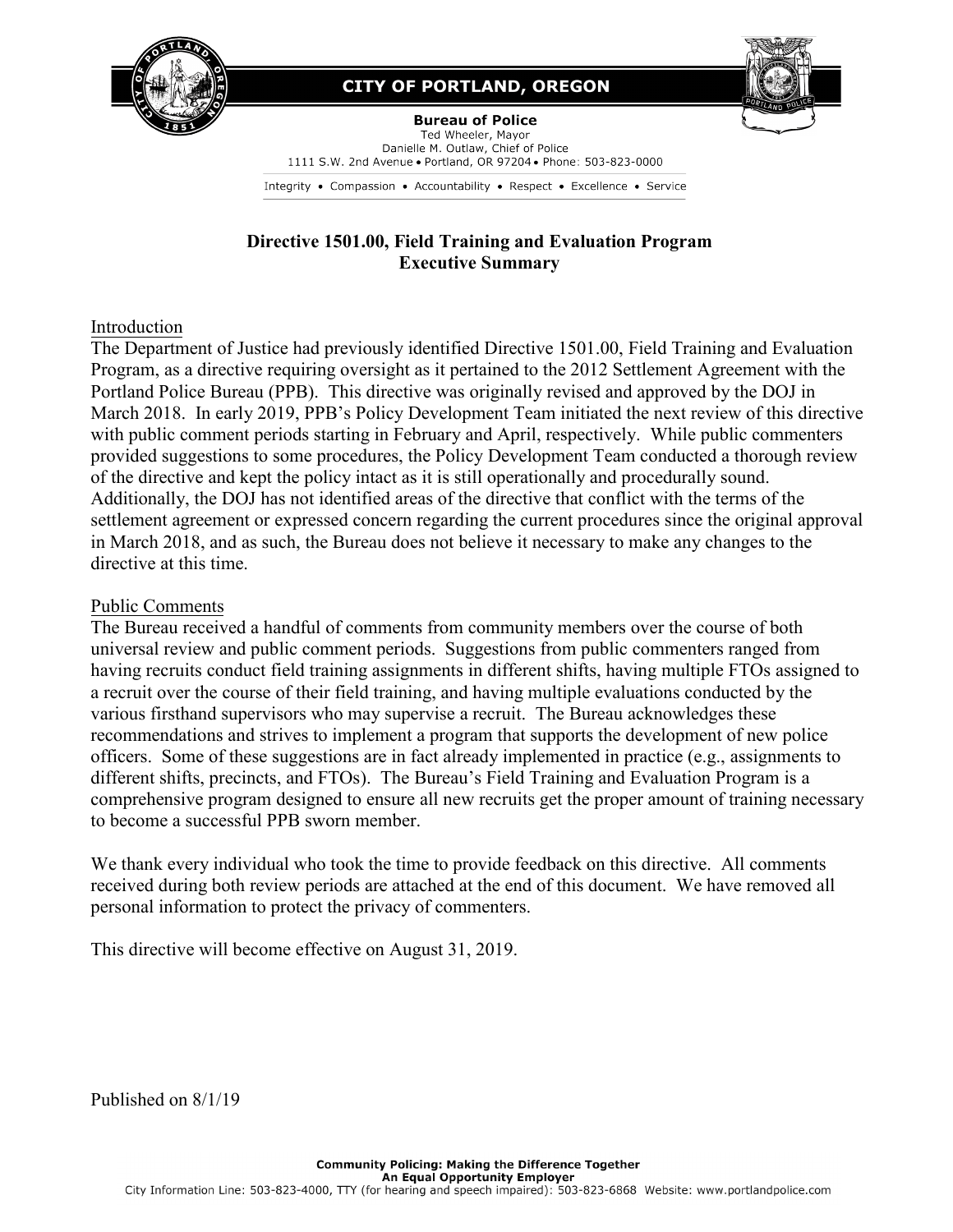### **1501.00, Field Training and Evaluation Program**

## **Refer:**

- DIR 1500.00, Training
- Training Division Standard Operating Procedures 3-3 3-6
- Bi-Weekly Phase V Evaluation Form (Training)
- Weekly Phase I-IV Evaluation Form (Training)
- End of Phase Evaluation Form (Training)
- Field Training Officer Evaluation Form (Training)
- Field Training and Evaluation Program Standardized Evaluation Guidelines (Training)

## **Definitions:**

- Bi-Weekly Observation Report: An evaluation of Phase V Recruits, based upon Field Training and Evaluation Program Standardized Evaluation Guidelines that is completed biweekly by the Field Training Officer (FTO) electronically or on the approved printed form.
- Entry (Training) Phase: The preliminary training stage of the Field Training and Evaluation Program, during which Recruit Officers work closely alongside their designated Field Training Officer and are assigned basic tasks, such as operating the radio and driving.
- Field Training Conference: A meeting between the Field Training and Evaluation Program Coordinator and the assigned FTO designed to review a Recruit's progress and to develop plans for correcting deficiencies.
- Field Training and Evaluation Program (FTEP): A comprehensive process designed to train police Recruits in the most effective manner to become police professionals.
- FTEP Coordinator: An officer, assigned to the Training Division, designated as the Operations Coordinator of the FTEP.
- FTEP Director: The lieutenant, or designee, assigned to the Training Division, responsible for the management of the FTEP program.
- FTEP Sergeant/Supervisor: The sergeant, assigned to the Training Division, responsible for Recruit training.
- Field Training Officer (FTO): A member who has successfully completed the Bureau's FTO School and has maintained certification, including re-certification classes, as scheduled by the Training Division. The FTO is responsible for monitoring and documenting Recruit Officer's performance and providing resources to assist in their FTEP completion.
- FTEP Standardized Evaluation Guidelines: A Bureau form that captures the standards by which Recruit performance is evaluated. Key areas include, but are not limited to, knowledge of applicable laws, ordinances and Bureau policies; report-writing ability; safety; and field performance.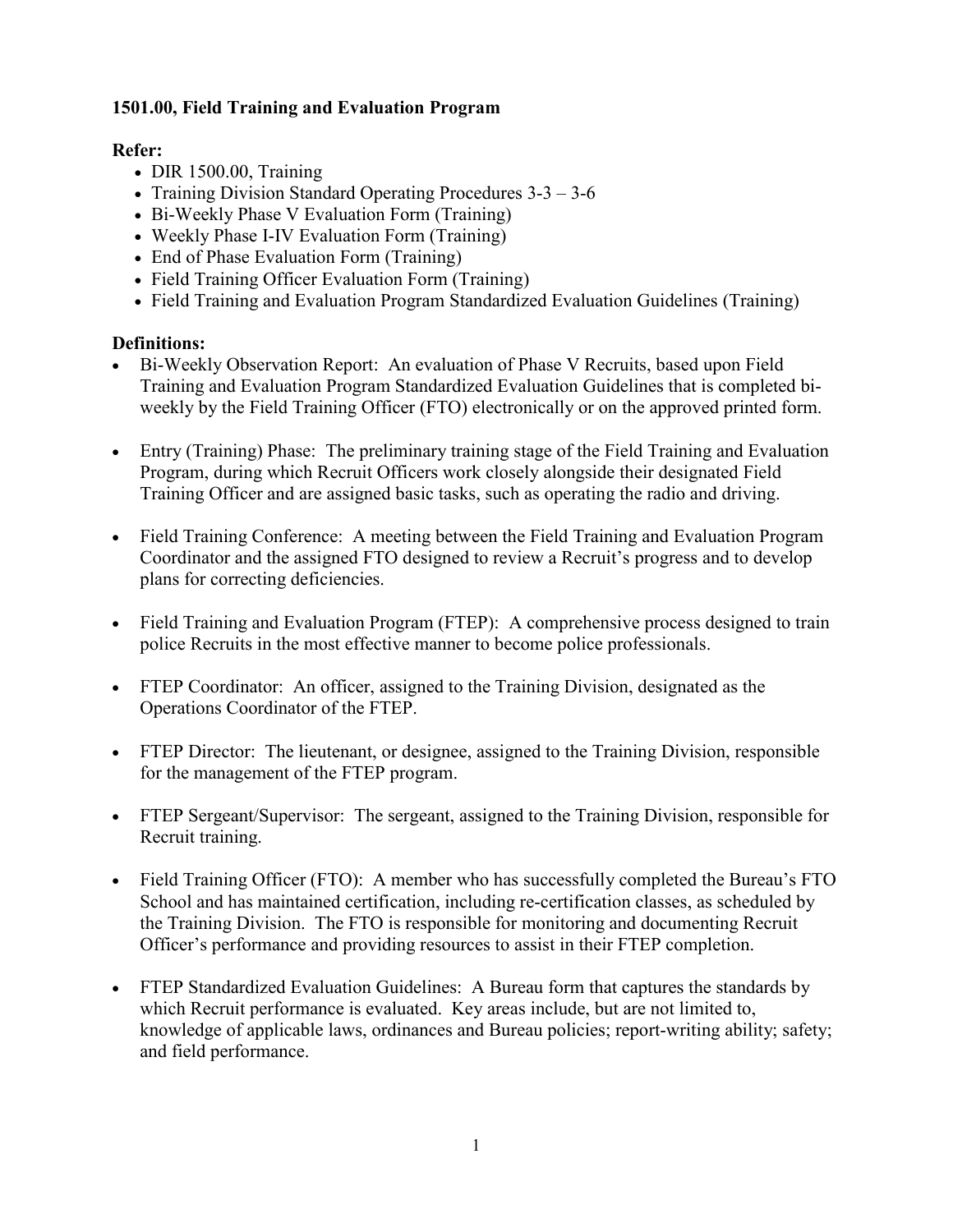- Recruit Officer (Recruit): A sworn member of the Bureau who has not completed the probationary period.
- Recruit Training Sergeant: A sergeant from each relief at each precinct designated as the coordinator of the FTEP for that relief.
- Training Phase I: The first training stage of FTEP, during which Recruits continue to work closely with their designated FTO. Generally during this phase, Recruits are responsible for all driving duties, geographic orientation, and radio operation, and may manage common calls for service.
- Training Phase II: The second training stage of FTEP, during which Recruits assume more responsibility and begin multi-tasking in the field (e.g., driving, geographic orientation, and managing varied calls for service).
- Training Phase III: The third training stage of FTEP, during which Recruits begin periodically working without direct guidance and exercising independent judgment and control on all daily operations of patrol. Generally, FTOs will only provide post-situational critique during this stage.
- Training Phase IV: The fourth training stage of FTEP, during which Recruits work without direct guidance of their designated FTO and establish self-initiated activity goals.
- Training Phase V: The final training stage of FTEP, during which the Recruit works independently and is assigned standard patrol duties.
- Weekly Observation Report: An evaluation of Phase I-IV Recruits, based upon the Standardized Evaluation Guidelines, that is completed weekly by the FTO electronically or on the approved printed form.

### **Policy:**

- 1. This directive establishes training procedures and program requirements for Bureau Recruits.
- 2. The Bureau is committed to appropriately training its Recruits to guarantee professional service delivery, while also engaging and serving the needs of the community. The FTEP is designed to provide new officers with the skills and experience necessary to meet the performance standards established by the Bureau for sworn members. The Training Division will provide instruction that equips this set of members with the tools necessary to carry out their functions safely, adequately, and professionally.

### **Procedure:**

- 1. Field Training.
	- 1.1. All field training shall be consistent with PPB's annual training plan.
	- 1.2. Recruit Officers.
		- 1.2.1. Recruits shall complete field training assignments on a rotating basis between at least two precincts.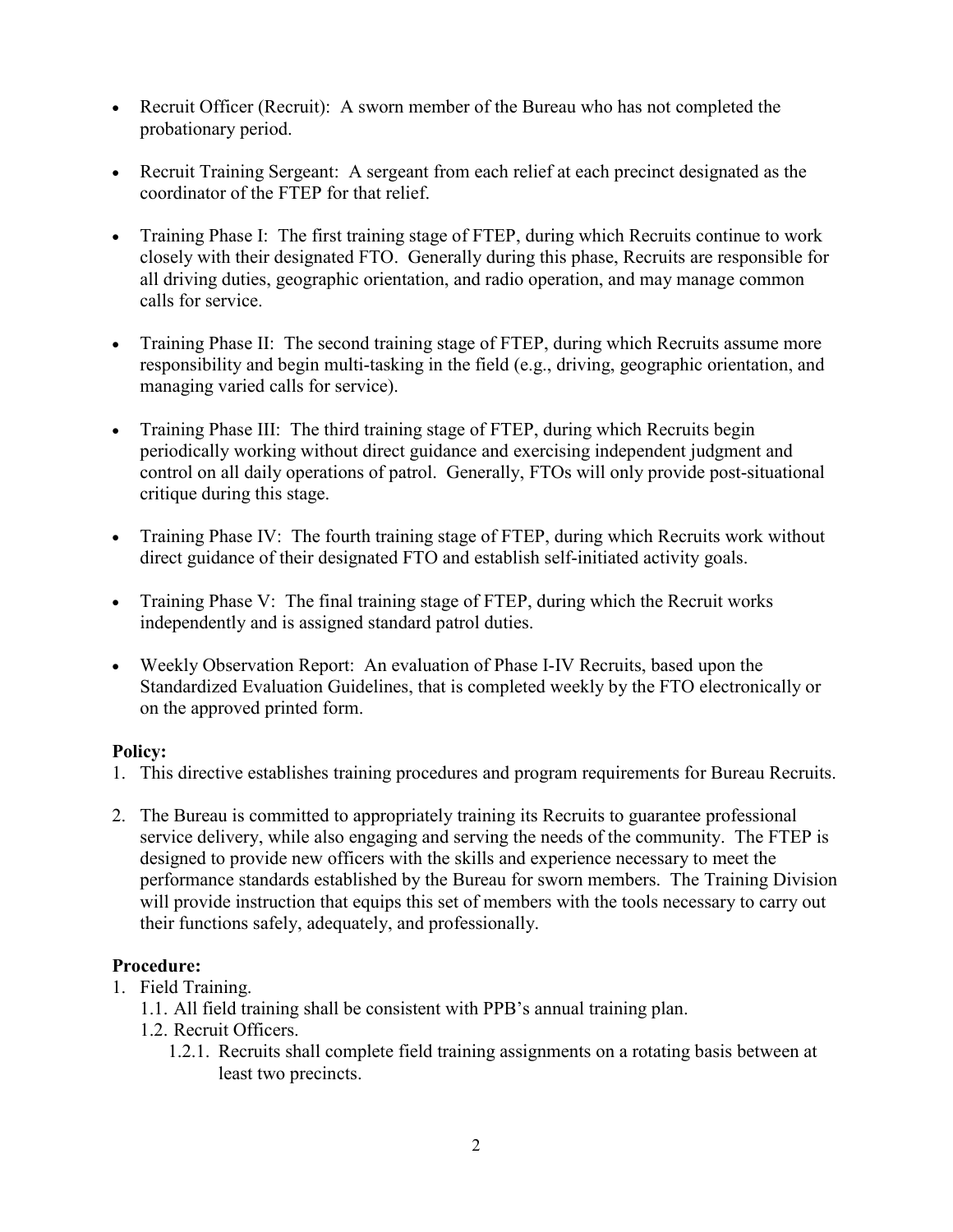- 1.3. Field Training Officers.
	- 1.3.1. All FTO candidates shall have a demonstrable record of professional conduct and suitable work performance.
		- 1.3.1.1. Members who have been subject to disciplinary action based upon the use of force or mistreatment of individuals with mental illness within the three preceding years, or twice in the preceding five years, shall be prohibited from serving as FTOs.
	- 1.3.2. PPB shall select FTOs based on key factors that are set forth in the Training Division Standard Operating Procedure (SOP) 3-4. These factors include, but are not limited to the following:
		- 1.3.2.1. Tenure as a permanently appointed sworn member;
		- 1.3.2.2. Discipline history;
		- 1.3.2.3. Performance history;
		- 1.3.2.4. Demonstrated maturity; and
		- 1.3.2.5. Demonstrated knowledge of Bureau policies and procedures.
	- 1.3.3. The FTEP Director or designee shall provide a current list of FTOs to the IA Captain or designee. As FTOs are added, decertified, or they retire or are otherwise removed, the FTEP Director shall ensure that PSD/IA has an updated list.
		- 1.3.3.1. If a case involving an FTO is opened, the IA Captain or designee shall provide notification to the FTEP Director within one business day when there are allegations that, if true, would impact the FTO's ability to effectively train a recruit officer.
			- 1.3.3.1.1. If the allegations are sustained and necessitate the removal of the FTO from the program, the IA Captain or designee must notify the FTEP Director within one business day of case closure.
- 1.4. Training Division.
	- 1.4.1. The Training Division shall maintain a standard operating procedure (SOP) outlining the standards and criteria for FTO selection, training, certification, and de-certification.
	- 1.4.2. The Training Division Captain or designee shall notify RU Managers of pending FTO Schools.
	- 1.4.3. The Training Manager shall be responsible for the certification and re-certification of FTOs who have successfully completed FTO School.
	- 1.4.4. RU Managers may request the suspension or de-certification of an FTO through the Training Manager. The Training Manager has the sole discretion to de-certify or suspend an FTO.
	- 1.4.5. FTO qualifications.
		- 1.4.5.1. All FTOs shall receive 40 hours of initial training and annual in-service training to maintain certification. The training captures the following key areas, which include, but are not limited to:
			- 1.4.5.1.1. Management;
			- 1.4.5.1.2. Intervention and counseling;
			- 1.4.5.1.3. Scenarios;
			- 1.4.5.1.4. Civil liability; and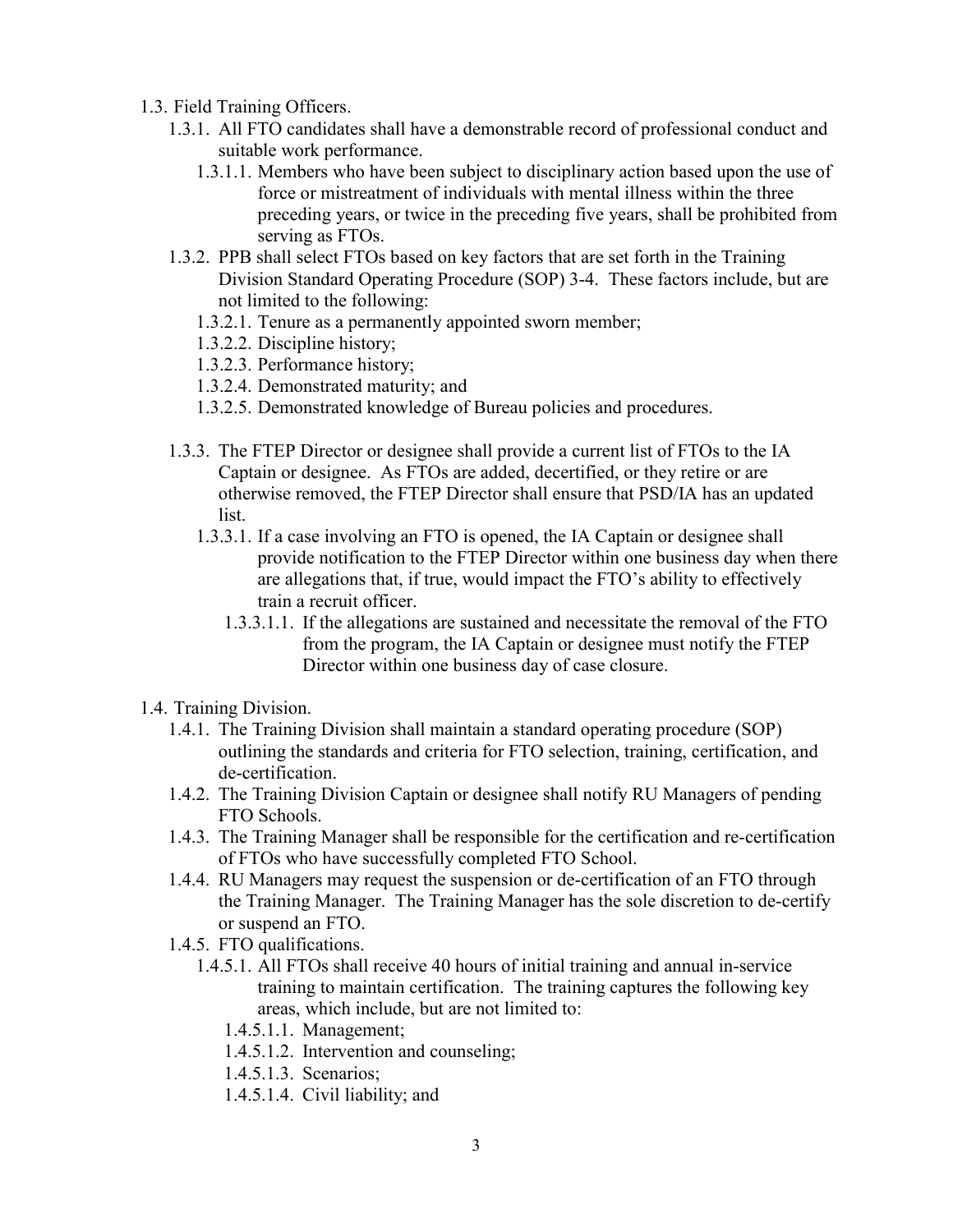- 1.4.5.1.5. Performance evaluation.
- 1.4.5.2. FTOs and Recruit Training Sergeants shall be required to maintain, and demonstrate on a regular basis, their proficiency in managing recruits and subordinates, practicing and teaching community-oriented policing, and solving problems effectively. PPB shall maintain current documentation of FTOs' evaluations and training.
- 2. Training Phases.
	- 2.1. Projected Completion Timelines.
		- 2.1.1. Entry Phase: Four weeks.
		- 2.1.2. Phase I: Five weeks.
		- 2.1.3. Phase II: Five weeks.
		- 2.1.4. Phase III: Five weeks.
		- 2.1.5. Phase IV: Five weeks at a minimum.
		- 2.1.6. Phase V: The Recruit Officer shall remain in Training Phase V until the completion of the probationary period.
		- 2.1.7. The timelines listed for each phase, with the exception of Phase IV, are recommended schedules. The Bureau retains the right to modify those timelines and to terminate a recruit at any phase of the training process. Program advancement shall not automatically confer advancement to a permanent position until the recruit has successfully completed the probationary period.
	- 2.2. Entry Phase through Phase IV.
		- 2.2.1. Recruits shall generally begin the Entry Phase upon completion of the Basic Police Academy.
		- 2.2.2. Recruits shall then incrementally advance to Phase V (working independently) through a comprehensive and progressive process involving field training, observation, critique, evaluation, and review. The Recruit shall be given additional responsibilities as their skills develop. The Recruit shall be assigned to ride with a certified FTO in all training phases except Phase V.
		- 2.2.3. FTOs shall not be assigned the same Recruit for more than two consecutive training phases.
		- 2.2.4. FTOs shall work with their Recruits to complete the Department of Public Safety Standards and Training Field (DPSST) Training Manual.
		- 2.2.5. FTOs will critique the Recruit's daily activities. The Recruit's regularly assigned FTO will use FTEP Standardized Evaluation Guidelines to complete a Weekly Evaluation prior to the week's end to reflect performance for each day. The FTO will discuss the evaluation with the Recruit and both the FTO and the Recruit will sign the evaluation.
		- 2.2.6. If, due to technical issues, the FTO is unable to complete a Weekly Evaluation electronically, they shall send an original typed or handwritten document directly to Training.
			- 2.2.6.1. The FTO shall forward a copy of all Weekly Evaluations to the FTEP Coordinator.
		- 2.2.7. In the unusual circumstance in which a Recruit is assigned to work with a member who is not a certified FTO (e.g., if the assigned FTO is on leave), the sergeant shall ensure the Recruit is placed with a suitable non-FTO member.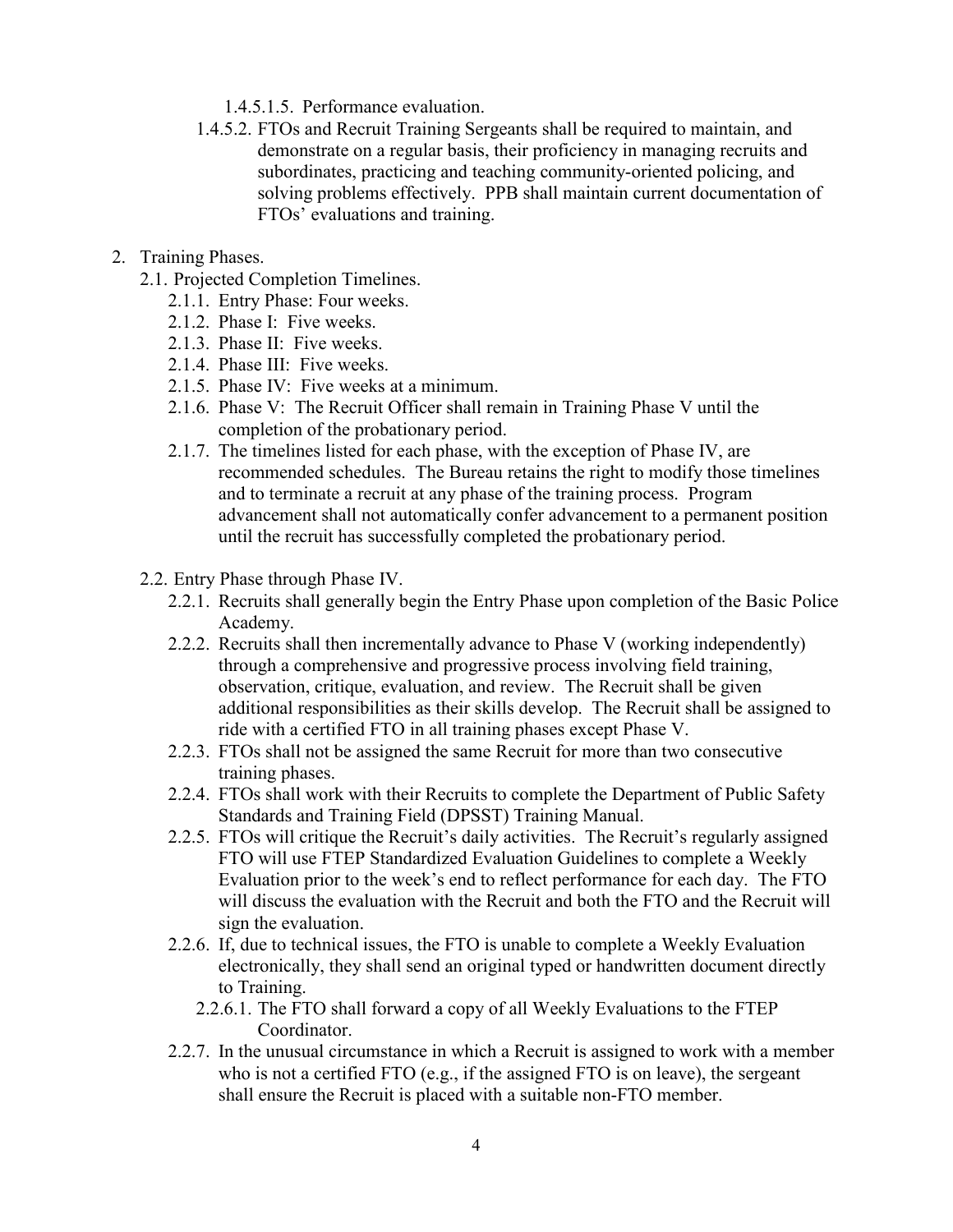- 2.2.8. A non-FTO member shall not be assigned a Recruit if the non-FTO member has been subject to disciplinary action as described in Section 1.3.1.1.
- 2.2.9. The non-FTO member shall not be required to complete a Weekly Evaluation. Instead, that member shall write an inter-office memorandum to the FTEP Coordinator, detailing their activities and the Recruit's performance during the period the Recruit was assigned. These memoranda shall not cover periods longer than one week.
	- 2.2.9.1. The assigned non-FTO member shall review the content of their memorandum with the Recruit, who shall, in turn, acknowledge the review with their signature.
	- 2.2.9.2. The assigned non-FTO member shall then send the memorandum directly to the Training Captain or designee and forward a copy to the FTEP Coordinator and the assigned FTO.
- 2.3. Phase V.
	- 2.3.1. Recruits who have successfully completed all previous training phases and consistently met the acceptable performance standards, as defined in FTEP Standardized Evaluation Guidelines, shall advance to Phase V training status.
	- 2.3.2. Phase V continues until completion of the probationary period, unless the Recruit's performance reflects serious deficiencies, in which case the Training Division Captain or designee shall review the Recruit's performance to determine an appropriate course of action.
	- 2.3.3. During this final phase of field training, an FTO shall be assigned to closely monitor the Recruit's performance; however, Recruits are permitted to work independent of direct supervision. Using FTEP Standardized Evaluation Guidelines, the FTO shall complete a Bi-Weekly Phase V Evaluation Form electronically to document the Recruit's performance.
		- 2.3.3.1. The FTO shall discuss the evaluation with the Recruit, who shall, in turn, acknowledge the review with their signature.
	- 2.3.4. An FTO may only be assigned to monitor the performance of a maximum of two Phase V Recruits at a time.
	- 2.3.5. As staffing permits, the Bureau shall assign Recruits to a district in reasonable proximity to the FTOs district to facilitate the mentoring and monitoring of the Recruit(s).
	- 2.3.6. An FTO who is assigned to mentor a Phase V Recruit shall not be assigned a Recruit participating in another Training Phase.
- 2.4. Recruit Training Sergeant (Precinct) Responsibilities.
	- 2.4.1. Maintain a thorough understanding of the policies and procedures contained in this directive.
	- 2.4.2. Facilitate the assignment of Recruits to FTOs.
		- 2.4.2.1. Recruits shall be assigned the same shift and/or days off as their FTOs.
	- 2.4.3. Ensure that weekly Evaluations for Phases I-IV Recruits are completed and submitted to the FTEP Coordinator.
	- 2.4.4. Ensure that Bi-Weekly evaluations for Phase V Recruit Officers are completed and submitted to the FTEP Coordinator.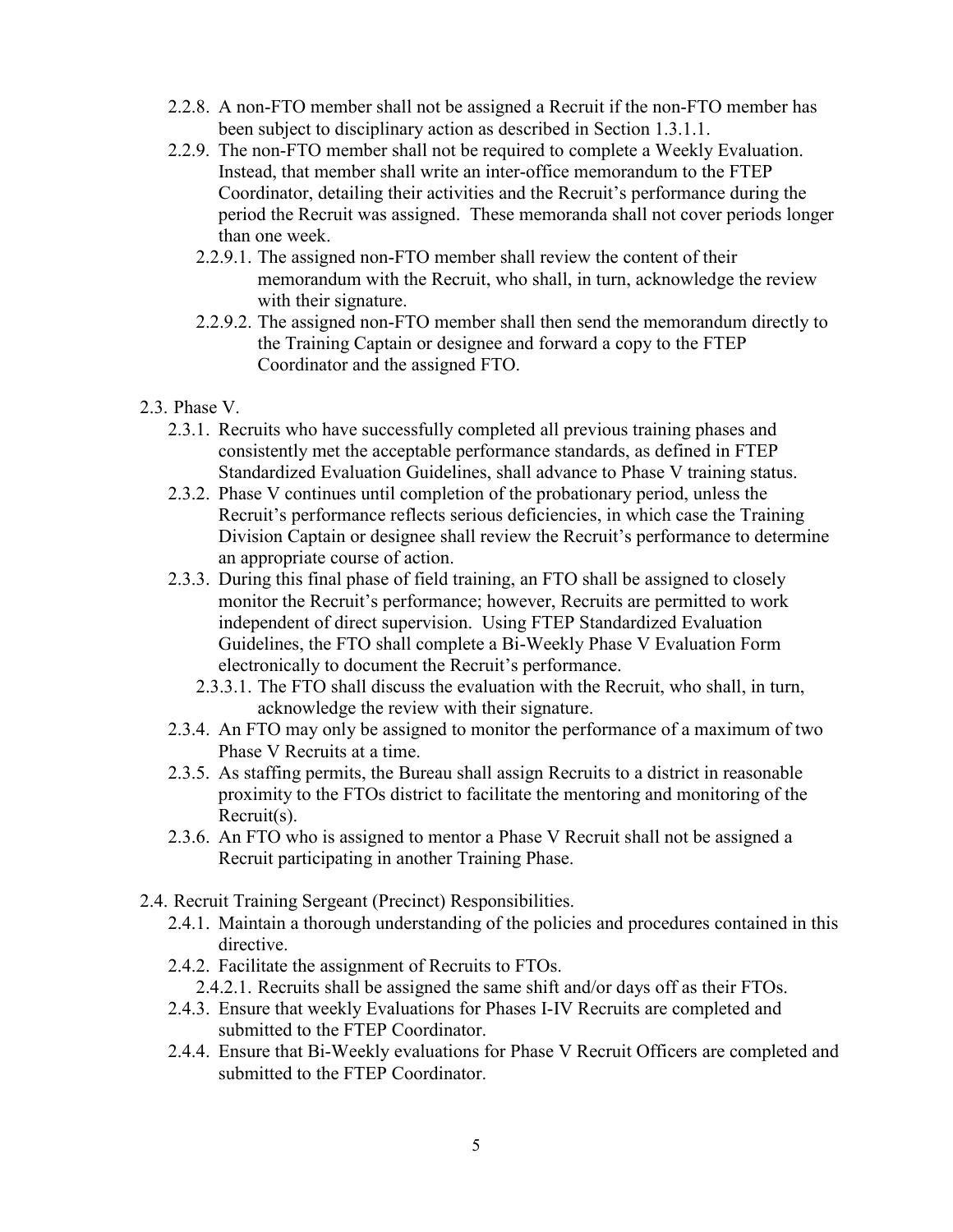- 2.4.5. Notify the Training Division in writing of any performance deficiencies with either Recruits or FTOs, and work with the Training Division to address the deficiencies.
- 2.4.6. Notify the FTEP Sergeant in writing of any personnel changes for the position of Recruit Training Sergeant or Scheduling Sergeant at the Responsibility Unit (RU).
- 3. Program Advancement.
	- 3.1. Prior to the completion of each training phase, the Recruit's assigned FTO shall complete an End of Phase Evaluation Form, including the FTO's recommendation for advancement to the next training phase, or retention in the current training phase. After the FTO discusses the evaluation with the Recruit, both members will sign the form. 3.1.1. The FTO shall forward a copy of the form to the FTEP Coordinator.
	- 3.2. For Training Phases I-IV, the FTEP Sergeant and FTEP Coordinator must review and approve the evaluation prior to the Recruit's advancement to the next training phase.
		- 3.2.1. If the reviews are in conflict, the FTEP Director shall determine whether to advance the Recruit to the next phase.
	- 3.3. No recruit shall be considered for advancement to Phase IV until the Recruit has successfully completed the Bureau's Advanced Academy.
	- 3.4. Prior to advancement to Phase V, the FTEP Director, FTEP Sergeant, and FTEP Coordinator shall review the evaluation for approval.
		- 3.4.1. The FTEP Coordinator shall provide written notification of the Recruit's advancement to both the Recruit and their RU Manager.
		- 3.4.2. Recruits are prohibited from working independently prior to this notification.
	- 3.5. No Recruit shall be considered for advancement to Phase V until the Recruit has completed both the mandatory five-week observation period in Phase IV and the DPSST Field Training Manual.
- 4. FTO Notification.
	- 4.1. FTOs shall be responsible for notifying the FTEP Coordinator when:
		- 4.1.1. Their Recruit has been involved in a significant incident (e.g., collision, pursuit, serious use of force, etc.).
		- 4.1.2. Their Recruit is absent for more than one week.
		- 4.1.3. Their Recruit is not meeting training timelines.
		- 4.1.4. The FTO changes precincts, shifts, or days off.
		- 4.1.5. The FTO has an approved leave (e.g., vacation, FMLA, military leave, etc.) of more than one (1) week.
		- 4.1.6. The FTO receives notification that they are the subject of an Internal Affairs Investigation.
		- 4.1.7. The FTO has been promoted or transferred from a uniform patrol assignment.
- 5. Field Training Conferences.
	- 5.1. The FTEP Coordinator shall schedule Field Training Conferences upon receipt of each End of Phase Evaluation. Additional Field Training Conferences will be scheduled as needed to evaluate and discuss the Recruit's performance.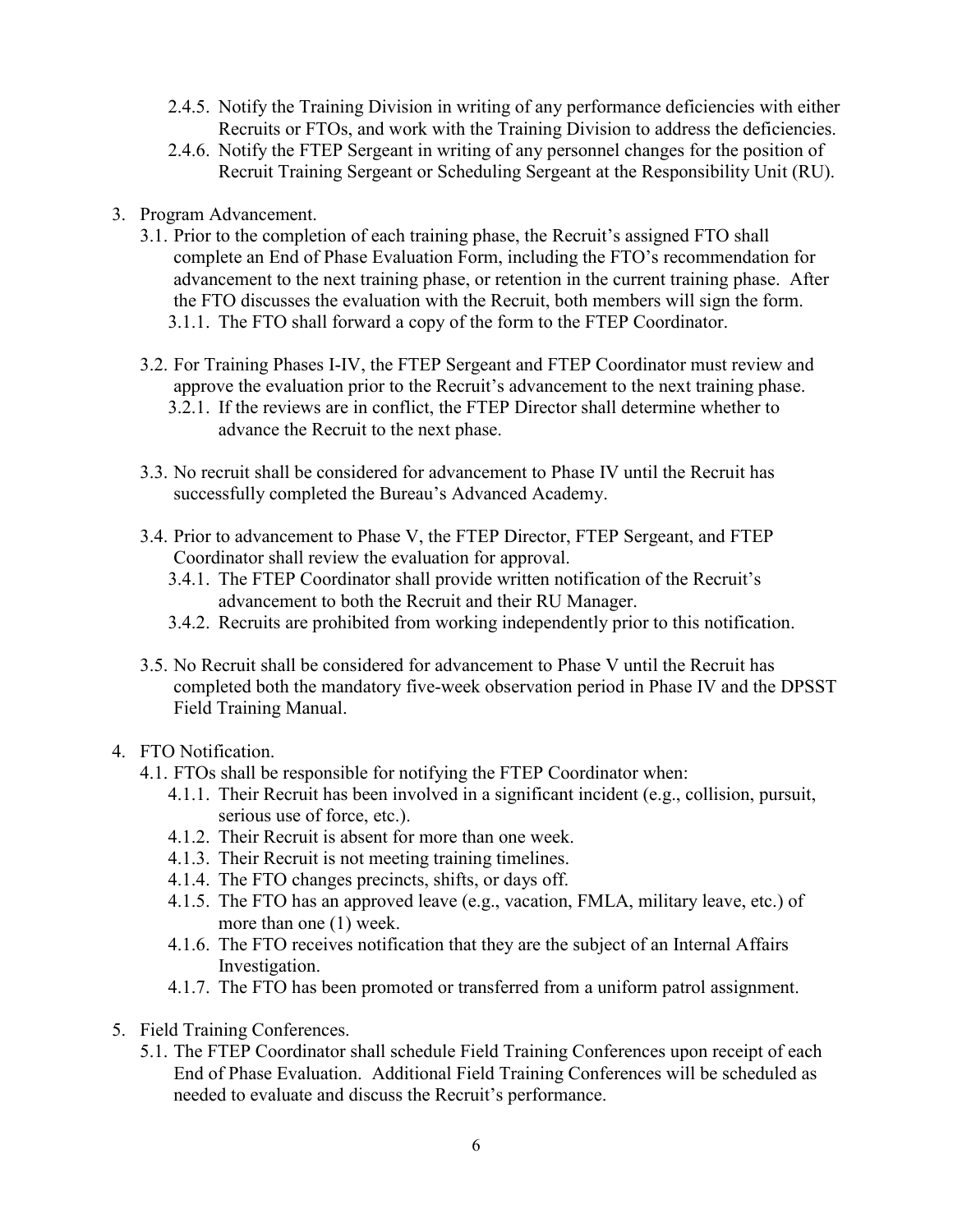- 5.2. The FTO should be prepared to discuss their Recruit's field training performance and to provide recommendations for future training.
- 6. Probationary Performance Summary.
	- 6.1. The FTEP Coordinator shall draft a performance summary if the Training Division has determined that a Recruit does not meet standard performance requirements.
		- 6.1.1. The FTEP Coordinator shall submit the summary through channels to the Chief or a designee, who shall then determine a course of action.
- 7. FTO Evaluation Forms.
	- 7.1. Recruits shall evaluate their assigned FTO using the FTO Evaluation Form. Recruits shall complete and forward the form directly to the FTEP Coordinator within two weeks of completing their assignment with an FTO.
		- 7.1.1. Recruits shall not advance to Training Phase V until all FTO evaluation forms are completed and properly submitted.
	- 7.2. The Training Division shall maintain the FTO evaluations.
	- 7.3. To maintain and enhance the quality of the FTO program, the FTEP Sergeant or designee shall review the evaluation with the FTOs to give training feedback. Their use is not intended to be disciplinary in nature and will not have disciplinary consequences.
- 8. DPSST Requirement.
	- 8.1. Recruits not currently certified by DPSST will attend and graduate from the DPSST Basic Police Academy prior to their assignment to uniform patrol, unless DPSST grants a waiver of the Basic Police Academy.
	- 8.2. Recruits currently certified by DPSST, or those members granted a waiver of the DPSST Basic Police Academy, will be given an orientation to Bureau procedures as determined by the Training Division prior to their assignment to uniform patrol.
	- 8.3. Recruits must satisfy their DPSST Certification Requirements prior to the end of their probationary period.

### **History:**

- Originating Directive Date: 05/01/15
- Last Revision Signed: 08/01/19
	- o Effective Date: 08/31/19
- Next Review Date: 08/31/20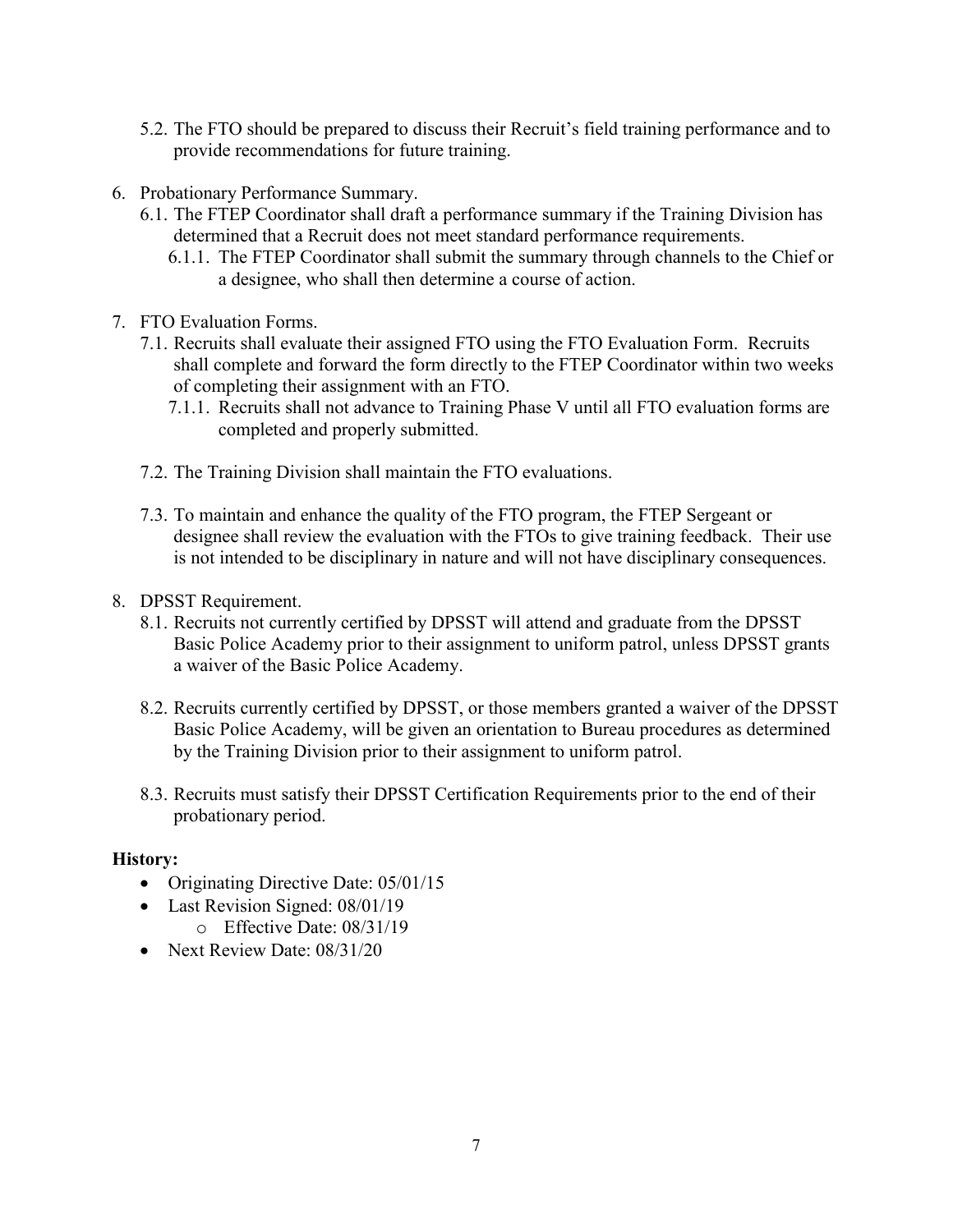### Directive 1501.00 Feedback

2nd Universal Review: 4/1/19-5/1/19

Note- PPB did not receive any comments during 1st Universal Review from 2/1/19-2/16/19

**Time Spent:** 01:32:06 **IP Address:** 69.88.235.148

COMPLETE

**Collector:** Web Link 1 (Web Link) **Started:** Friday, April 12, 2019 10:25:39 PM **Last Modified:** Friday, April 12, 2019 11:57:45 PM

### Page 1

#1

#### **Q1** Please provide feedback for this directive

The policy states: "The Bureau is committed to appropriately training its Recruits to guarantee professional service delivery, while also engaging and serving the needs of the community." This seems like a strange way to state this, bringing up the question of why the bureau would separate and distinguish between "professional service delivery" and "serving the needs of the community" given that it would be assumed that police delivering good professional services ARE serving the needs of the community. It is recommended that the line in question be replaced with: "The Bureau is committed to training Recruits to serve the needs of the community through the broad range of engagement that professional law enforcement personnel can provide."

\* \* \*

It is noted in Procedure 1.2.1 that a recruit shall complete field training assignments in at least two precincts during the course of their field training. It is felt that this should be modified to require as well field training assignments in at least two different shifts.

\* \* \*

It is noted in Procedure 2.2.3 that FTO's shall not be assigned to the same recruit for more than two consecutive training sessions. While this does guarantee that recruits receive instruction from at least two FTO's; helping to ensure the presentation of a wider knowledge base to the recruit and allowing multiple FTO's to evaluate and report on a recruit's progress and readiness; it is felt that this can be taken a step further. Rather than requiring that no FTO be assigned to the same recruit for more than two consecutive training sessions, it should instead be required that each recruit be overseen by a minimum of at least 3 different FTO's over the course of their field training. Presenting a wider base of knowledge and requiring a larger number of FTO's to evaluate a recruit can do nothing but help the recruit and the bureau.

### **Q2** Contact Information (optional)

Name

Email Address

Phone Number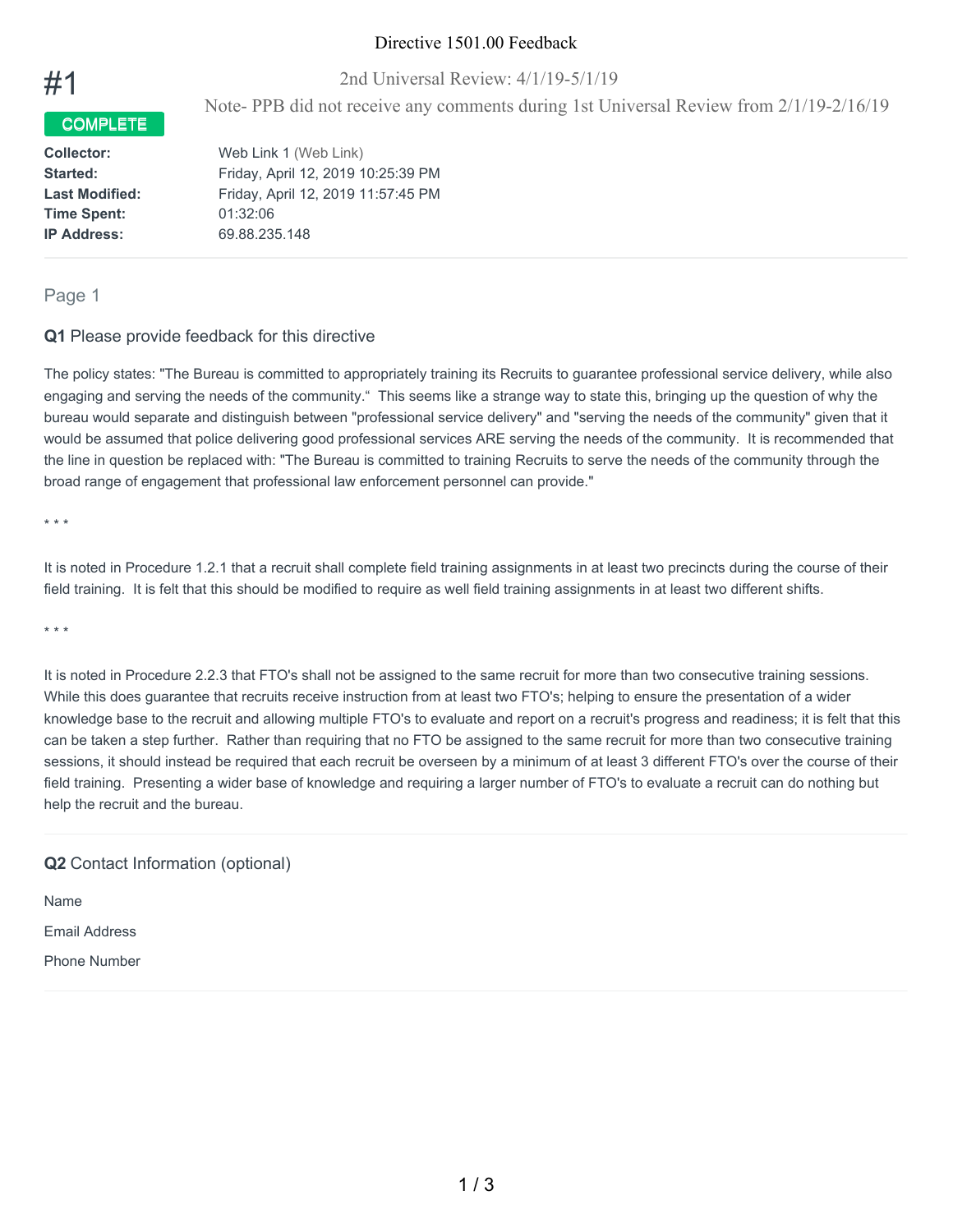

# COMPLETE

**Collector:** Web Link 1 (Web Link) Started: Tuesday, April 23, 2019 8:54:38 PM Last Modified: Tuesday, April 23, 2019 8:57:32 PM **Time Spent:** 00:02:53 **IP Address:** 97.120.215.227

Page 1

**Q1** Please provide feedback for this directive

I don't have law enforcement background, but this training procedure seems quite cautious and thorough.

**Q2** Contact Information (optional) **Respondent skipped** this question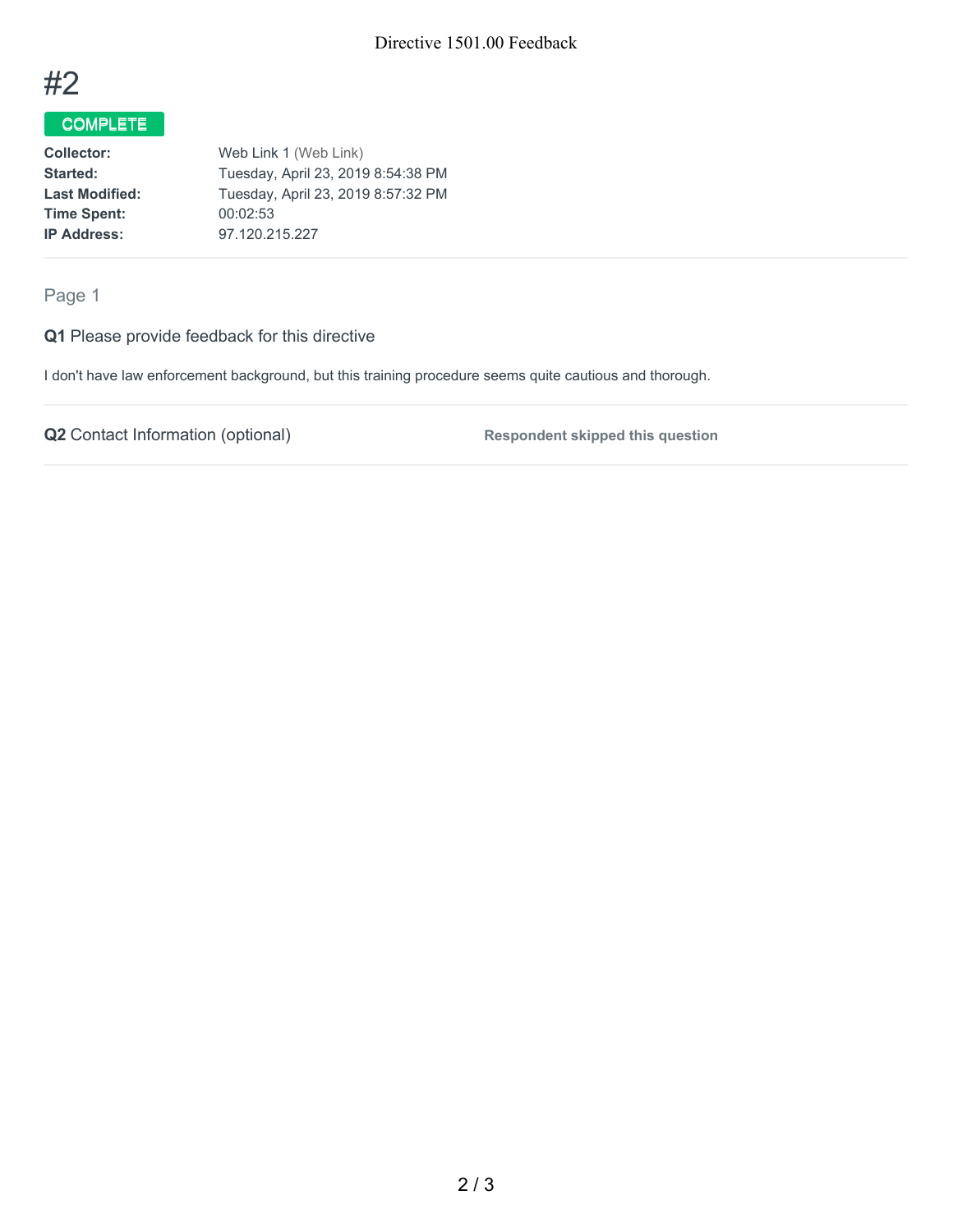

### COMPLETE

| <b>Collector:</b>     | Web Link 1 (Web Link)             |
|-----------------------|-----------------------------------|
| Started:              | Monday, April 29, 2019 2:44:57 PM |
| <b>Last Modified:</b> | Monday, April 29, 2019 2:46:57 PM |
| <b>Time Spent:</b>    | 00:02:00                          |
| <b>IP Address:</b>    | 97.120.206.243                    |
|                       |                                   |

#### Page 1

#### **Q1** Please provide feedback for this directive

To Chief Outlaw, Capt. Bell, Lieutenant Morgan, PPB Policy Analysts, Compliance Officer/Community Liaison Team, Portland Committee on Community Engaged Policing, US Dept. of Justice, Independent Police Review, Citizen Review Committee and the Portland Police Bureau:

Due to an overwhelming number of police accountability related issues and our limited previous concerns about Directive 1501.00 on Field Training, we are sending this single, short comment in, repeating what we wrote in June 2017. This does not mean we are comfortable with the timelines of the Directives review process, how the Directives are labeled, or even the rest of Directive 1501.00. Among the issues distracting our attention: this morning's officer-involved shooting, which marks the eighth PPB deadly force incident in the last seven months, and the 13th deadly force incident in Oregon in 2019's first 17 weeks.

Here is the comment on the Directive:

--While it is understandable to want to de-centralize the Bureau's training, the recruits are being evaluated by the Field Training Officer, and then those evaluations are reviewed by Field Training supervisors: the Director, Sergeant and Coordinator. However, it does not seem that any of these supervisors ever act to directly evaluate the recruit's performance, comprehension of policies, interactions with the public, or other tell-tale behaviors. Thus if a Field Training Officer is teaching the trainee to "cut corners," that will not show up in the evaluation before the Trainee becomes a full-fledged officer. We encourage multiple first-hand evaluations to ensure consistency.

We expect to have more detailed comments on the Directives up for review with a due date of May 15.

portland copwatch

### **Q2** Contact Information (optional)

Name **Portland Copwatch** Email Address **copwatch@portlandcopwatch.org**